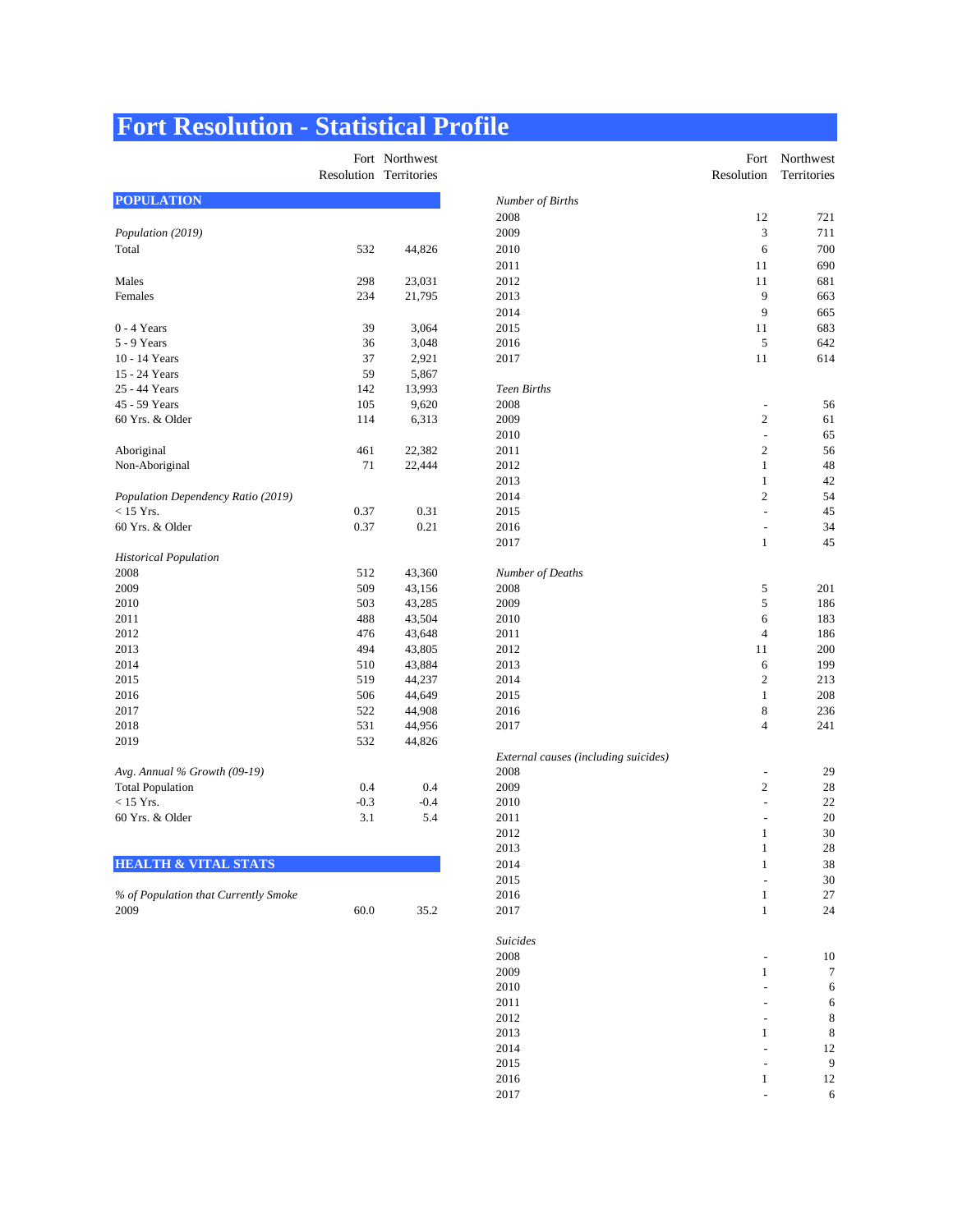|                                       | Fort<br>Resolution | Northwest<br>Territories | Resolution                                      | Fort<br>Northwest<br>Territories |
|---------------------------------------|--------------------|--------------------------|-------------------------------------------------|----------------------------------|
| <b>HOUSEHOLDS &amp; FAMILIES</b>      |                    |                          | <b>Other Criminal Code</b>                      |                                  |
|                                       |                    |                          | 2009                                            | 120<br>5,949                     |
| % of Households with 6 or More People |                    |                          | 2010                                            | 62<br>6,895                      |
| 1991                                  | 6.3                | 9.8                      | 2011                                            | 50<br>7,185                      |
| 1996                                  | 8.3                | 8.6                      | 2012                                            | 81<br>6,943                      |
| 2001                                  | 5.1                | 7.2                      | 2013                                            | 68<br>6,162                      |
| 2004                                  | 2.9                | 7.0                      | 2014                                            | 126<br>6,046                     |
| 2006                                  | 5.7                | 6.2                      | 2015                                            | 86<br>5,892                      |
| 2009                                  | 6.6                | 6.7                      | 2016                                            | 101<br>5,376                     |
| 2011                                  | 2.6                | 5.6                      | 2017                                            | 124<br>5,721                     |
| 2014                                  | 8.0                | 6.1                      | 2018                                            | 80<br>5,716                      |
| 2019                                  | 6.2                | 5.0                      |                                                 |                                  |
|                                       |                    |                          | <b>Federal Statutes</b>                         |                                  |
|                                       |                    |                          | 2009                                            | 832<br>16                        |
| Family Structure (2016)               |                    |                          | 2010                                            | 6<br>1,017                       |
| <b>Total Family Structure</b>         | 125                | 11,110                   | 2011                                            | 12<br>949                        |
| Husband-Wife                          | 40                 | 5,510                    | 2012                                            | 25<br>772                        |
| Common-law                            | 45                 | 3,185                    | 2013                                            | 12<br>714                        |
| Lone Parent                           | 40                 | 2,410                    | 2014                                            | 11<br>585                        |
| % Lone-Parent Families                | 32.0               | 21.7                     | 2015                                            | 13<br>607                        |
|                                       |                    |                          | 2016                                            | 6<br>511                         |
| Tenure (2019)                         |                    |                          | 2017                                            | 5<br>498                         |
| Total                                 | 186                | 14,760                   | 2018                                            | 3<br>368                         |
| Owned                                 | 100                | 7,990                    |                                                 |                                  |
| Rented                                | 86                 | 6,770                    | Traffic                                         |                                  |
| % Owned                               | 53.8               | 54.1                     | 2009                                            | 25<br>813                        |
|                                       |                    |                          | 2010                                            | 19<br>882                        |
| % of Households in Core Need          |                    |                          | 2011                                            | 19<br>753                        |
| 1996                                  | 36.2               | 19.7                     | 2012                                            | 40<br>779                        |
| 2000                                  | 43.9               | 20.3                     | 2013                                            | 11<br>557                        |
| 2004                                  | 33.7               | 16.3                     | 2014                                            | 10<br>672                        |
| 2009                                  | 50.3               | 19.0                     | 2015                                            | 15<br>657                        |
| 2014                                  | 24.9               | 19.8                     | 2016                                            | 15<br>773                        |
|                                       |                    |                          | 2017                                            | 32<br>1,122                      |
| <b>CRIME</b>                          |                    |                          | 2018                                            | 25<br>1,143                      |
|                                       |                    |                          | Violent Crime Rate (per 1,000 persons)          |                                  |
| Violent Crimes                        |                    |                          | 2009                                            | 286.8<br>86.7                    |
| 2009                                  | 146                | 3,740                    | 2010                                            | 175.0<br>85.9                    |
| 2010                                  | 88                 | 3,717                    | 2011                                            | 112.7<br>85.7                    |
| 2011                                  | 55                 | 3,730                    | 2012                                            | 193.3<br>79.4                    |
| 2012                                  | 92                 | 3,467                    | 2013                                            | 155.9<br>74.5                    |
| 2013                                  | 77                 | 3,263                    | 2014                                            | 123.5<br>69.3                    |
| 2014                                  | 63                 | 3,041                    | 2015                                            | 163.8<br>76.9                    |
| 2015                                  | 85                 | 3,400                    | 2016                                            | 164.0<br>78.1                    |
| 2016                                  | 83                 | 3,485                    | 2017                                            | 159.0<br>84.2                    |
| 2017                                  | 83                 | 3,782                    | 2018                                            | 133.7<br>85.9                    |
| 2018                                  | 71                 | 3,862                    |                                                 |                                  |
| <b>Property Crimes</b>                |                    |                          | Property Crime Rate (per 1,000 persons)<br>2009 | 259.3<br>200.2                   |
|                                       |                    |                          |                                                 |                                  |
| 2009                                  | 132                | 8,639                    | 2010                                            | 310.1<br>226.7                   |
| 2010                                  | 156                | 9,814                    | $2011\,$                                        | 260.2<br>232.9                   |
| 2011                                  | 127                | 10,134                   | 2012                                            | 273.1<br>238.4                   |
| 2012                                  | 130                | 10,406                   | 2013                                            | 259.1<br>241.0                   |
| 2013                                  | 128                | 10,556                   | 2014                                            | 217.6<br>230.9                   |
| 2014                                  | 111                | 10,132                   | 2015                                            | 339.1<br>233.7                   |

179 9,264

|                                       | Fort<br>Resolution | Northwest<br>Territories |                                         | Fort<br>Resolution | Northwest<br>Territories |
|---------------------------------------|--------------------|--------------------------|-----------------------------------------|--------------------|--------------------------|
| <b>HOUSEHOLDS &amp; FAMILIES</b>      |                    |                          | <b>Other Criminal Code</b>              |                    |                          |
|                                       |                    |                          | 2009                                    | 120                | 5,949                    |
| % of Households with 6 or More People |                    |                          | 2010                                    | 62                 | 6,895                    |
| 1991                                  | 6.3                | 9.8                      | 2011                                    | 50                 | 7,185                    |
| 1996                                  | 8.3                | 8.6                      | 2012                                    | 81                 | 6,943                    |
| 2001                                  | 5.1                | 7.2                      | 2013                                    | 68                 | 6,162                    |
| 2004                                  | 2.9                | $7.0\,$                  | 2014                                    | 126                | 6,046                    |
| 2006                                  | 5.7                | 6.2                      | 2015                                    | 86                 | 5,892                    |
| 2009                                  | 6.6                | 6.7                      | 2016                                    | 101                | 5,376                    |
| 2011                                  | 2.6                | 5.6                      | 2017                                    | 124                | 5,721                    |
| 2014                                  | 8.0                | 6.1                      | 2018                                    | 80                 | 5,716                    |
| 2019                                  | 6.2                | 5.0                      |                                         |                    |                          |
|                                       |                    |                          | <b>Federal Statutes</b>                 |                    |                          |
|                                       |                    |                          | 2009                                    | 16                 | 832                      |
| Family Structure (2016)               |                    |                          | 2010                                    | 6                  | 1,017                    |
| <b>Total Family Structure</b>         | 125                | 11,110                   | 2011                                    | 12                 | 949                      |
| Husband-Wife                          | 40                 | 5,510                    | 2012                                    | 25                 | 772                      |
| Common-law                            | 45                 | 3,185                    | 2013                                    | 12                 | 714                      |
| Lone Parent                           | 40                 | 2,410                    | 2014                                    | 11                 | 585                      |
| % Lone-Parent Families                | 32.0               | 21.7                     | 2015                                    | 13                 | 607                      |
|                                       |                    |                          | 2016                                    | 6                  | 511                      |
|                                       |                    |                          |                                         |                    |                          |
| Tenure (2019)                         |                    |                          | 2017                                    | 5                  | 498                      |
| Total                                 | 186                | 14,760                   | 2018                                    | 3                  | 368                      |
| Owned                                 | 100                | 7,990                    |                                         |                    |                          |
| Rented                                | 86                 | 6,770                    | Traffic                                 |                    |                          |
| % Owned                               | 53.8               | 54.1                     | 2009                                    | 25                 | 813                      |
|                                       |                    |                          | 2010                                    | 19                 | 882                      |
| % of Households in Core Need          |                    |                          | 2011                                    | 19                 | 753                      |
| 1996                                  | 36.2               | 19.7                     | 2012                                    | 40                 | 779                      |
| 2000                                  | 43.9               | 20.3                     | 2013                                    | 11                 | 557                      |
| 2004                                  | 33.7               | 16.3                     | 2014                                    | 10                 | 672                      |
| 2009                                  | 50.3               | 19.0                     | 2015                                    | 15                 | 657                      |
| 2014                                  | 24.9               | 19.8                     | 2016                                    | 15                 | 773                      |
|                                       |                    |                          | 2017                                    | 32                 | 1,122                    |
| <b>CRIME</b>                          |                    |                          | 2018                                    | 25                 | 1,143                    |
|                                       |                    |                          | Violent Crime Rate (per 1,000 persons)  |                    |                          |
| <b>Violent Crimes</b>                 |                    |                          | 2009                                    | 286.8              | 86.7                     |
| 2009                                  | 146                | 3,740                    | 2010                                    | 175.0              | 85.9                     |
| 2010                                  | 88                 | 3,717                    | 2011                                    | 112.7              | 85.7                     |
| 2011                                  | 55                 | 3,730                    | 2012                                    | 193.3              | 79.4                     |
| 2012                                  | 92                 | 3,467                    | 2013                                    | 155.9              | 74.5                     |
| 2013                                  | 77                 | 3,263                    | 2014                                    | 123.5              | 69.3                     |
| 2014                                  | 63                 | 3,041                    | 2015                                    | 163.8              | 76.9                     |
| 2015                                  | 85                 | 3,400                    | 2016                                    | 164.0              | 78.1                     |
| 2016                                  | 83                 | 3,485                    | 2017                                    | 159.0              | 84.2                     |
| 2017                                  | 83                 | 3,782                    | 2018                                    | 133.7              | 85.9                     |
| 2018                                  | 71                 | 3,862                    |                                         |                    |                          |
|                                       |                    |                          | Property Crime Rate (per 1,000 persons) |                    |                          |
| <b>Property Crimes</b>                |                    |                          | 2009                                    | 259.3              | 200.2                    |
| 2009                                  | 132                | 8,639                    | 2010                                    | 310.1              | 226.7                    |
| 2010                                  | 156                | 9,814                    | 2011                                    | 260.2              | 232.9                    |
| 2011                                  | 127                | 10,134                   | 2012                                    | 273.1              | 238.4                    |
| 2012                                  | 130                | 10,406                   | 2013                                    | 259.1              | 241.0                    |
| 2013                                  | 128                | 10,556                   | 2014                                    | 217.6              | 230.9                    |
| 2014                                  | 111                | 10,132                   | 2015                                    | 339.1              | 233.7                    |
| 2015                                  | 176                | 10,337                   | 2016                                    | 328.1              | 206.0                    |
| 2016                                  | 166                | 9,197                    | 2017                                    | 444.4              | 197.5                    |
| 2017                                  | 232                | 8,870                    | 2018                                    | 337.1              | 206.1                    |
| 2018                                  | 179                | 9.264                    |                                         |                    |                          |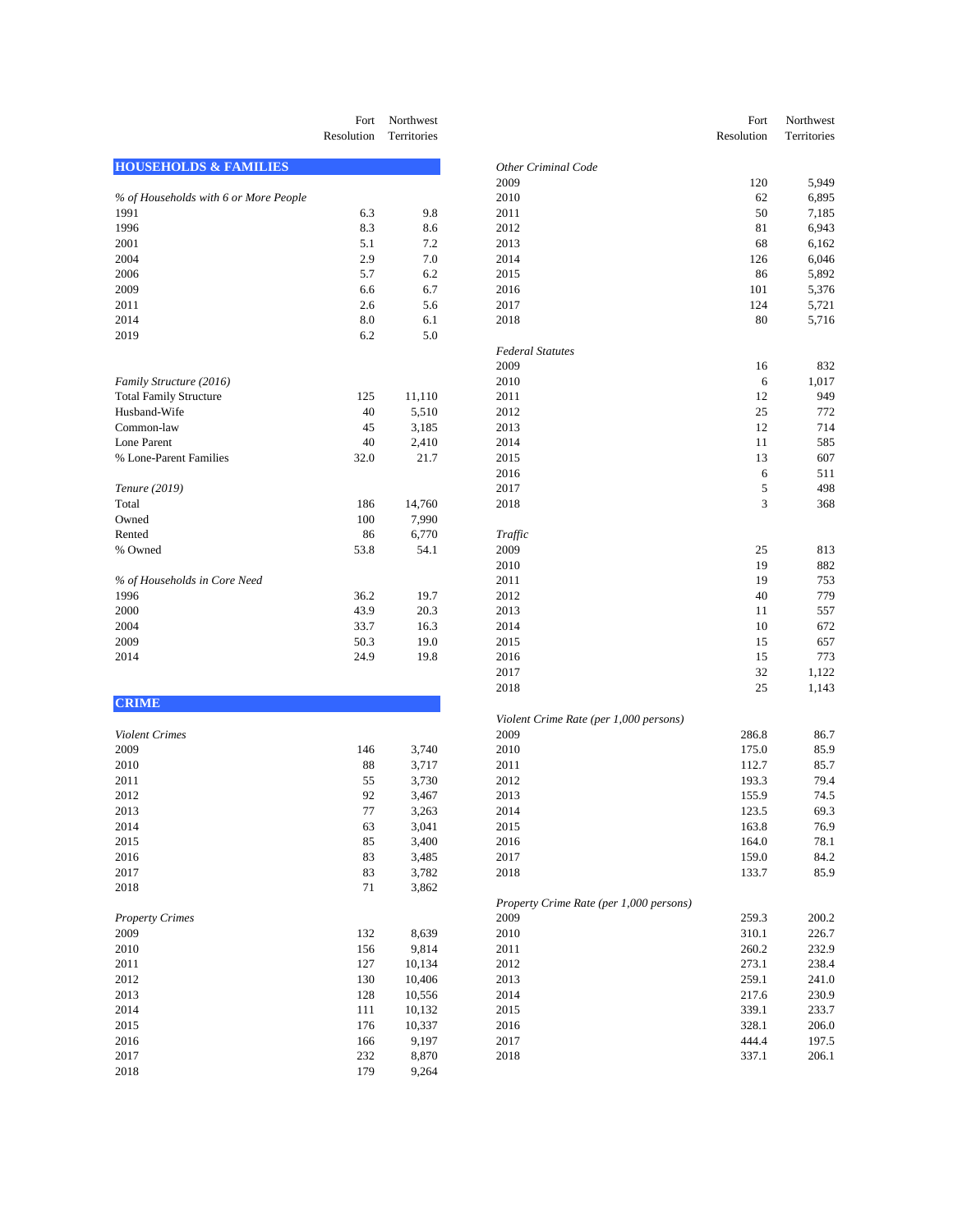|                                 | Fort<br>Resolution | Northwest<br>Territories |                                    | Fort<br>Resolution    | Northwest<br>Territories |
|---------------------------------|--------------------|--------------------------|------------------------------------|-----------------------|--------------------------|
| <b>INCOME ASSISTANCE</b>        |                    |                          | <b>EDUCATION</b>                   |                       |                          |
| Beneficiaries (monthly average) |                    |                          | % with High School Diploma or More |                       |                          |
| 2009                            | 61                 | 2,402                    | 1989                               | 28.7                  | 59.8                     |
| 2010                            | 68                 | 2,314                    | 1991                               | 33.8                  | 59.9                     |
| 2011                            | 55                 | 2,313                    | 1994                               | 34.4                  | 63.2                     |
| 2012                            | 54                 | 2,239                    | 1996                               | 45.9                  | 63.5                     |
| 2013                            | 58                 | 2,306                    | 1999                               | 39.3                  | 66.1                     |
| 2014                            | 54                 | 2,312                    | 2001                               | 44.6                  | 64.8                     |
| 2015                            | 52                 | 2,486                    | 2004                               | 46.3                  | 67.5                     |
| 2016                            | 49                 | 2,607                    | 2006                               | 45.8                  | 67.0                     |
| 2017                            | 46                 | 2,951                    | 2009                               | 51.0                  | 69.3                     |
| 2018                            | 50                 | 3,190                    | 2011                               | 49.3                  | 68.9                     |
|                                 |                    |                          | 2014                               | 51.2                  | 73.6                     |
| Cases (monthly average)         |                    |                          | 2016                               | 50.7                  | 72.6                     |
| 2009                            | 43                 | 1,415                    | 2019                               | 58.2                  | 72.2                     |
| 2010                            | 47                 | 1,429                    |                                    |                       |                          |
| 2011                            | 39                 | 1,468                    | Employment Rates (2019)            |                       |                          |
| 2012                            | 39                 | 1,453                    | Less than High School Diploma      | 33.5                  | 37.5                     |
| 2013                            | 42                 | 1,489                    | High School Diploma or Greater     | 55.6                  | 76.6                     |
| 2014                            | 42                 | 1,518                    |                                    |                       |                          |
| 2015                            | 39                 | 1,648                    |                                    |                       |                          |
| 2016                            | 38                 | 1,748                    | <b>LABOUR FORCE</b>                |                       |                          |
| 2017                            | 35                 | 1,925                    |                                    |                       |                          |
| 2018                            | 35                 | 2,097                    | <b>Participation Rate</b>          |                       |                          |
|                                 |                    |                          | 1989                               | 52.1                  | 74.9                     |
| Payments (\$000)                |                    |                          | 1991                               | 59.2                  | 78.2                     |
| 2009                            | 393                | 14,574                   | 1994                               | 60.6                  | 77.2                     |
| 2010                            | 443                | 15,118                   | 1996                               | 62.2                  | 77.2                     |
| 2011                            | 388                | 15,805                   | 1999                               | 59.6                  | 78.3                     |
| 2012                            | 396                | 16,015                   | 2001                               | 54.1                  | 77.1                     |
| 2013                            | 422                | 16,713                   | 2004                               | 54.7                  | 75.6                     |
| 2014                            | 418                | 17,549                   | 2006                               | 57.5                  | 76.5                     |
| 2015                            | 427                | 19,834                   | 2009                               | 51.8                  | 75.1                     |
| 2016                            | 399                | 20,998                   | 2011                               | 63.5                  | 75.4                     |
| 2017                            | 374                | 24,188                   | 2014                               | 67.5                  | 73.4                     |
| 2018                            | 389                | 27,131                   | 2016                               | 58.7                  | 74.1                     |
|                                 |                    |                          | 2010                               | $\epsilon \in \Omega$ | 72 <sup>o</sup>          |

| <b>TRADITIONAL ACTIVITIES (2019)</b> | Unemployment Rate |
|--------------------------------------|-------------------|
|                                      |                   |

| Hunted $&$ Fished $(\%)$     | 60.3 | 36.3 |
|------------------------------|------|------|
| Trapped $(\%)$               | 14.1 | 4.7  |
| Gathered Berries (%)         |      | 26.4 |
| Produced Arts & Crafts (%)   | 31.2 | 21.6 |
| Households Consuming Country | 41.5 | 22.5 |
| Food (Half or More) (%)      |      |      |
|                              |      |      |

## **ABORIGINAL LANGUAGES**

| % Aboriginals that Speak an Aboriginal |      |      |
|----------------------------------------|------|------|
| Language                               |      |      |
| 1984                                   | 68.1 | 59.1 |
| 1989                                   | 54.6 | 55.6 |
| 1994                                   | 49.6 | 50.1 |
| 1999                                   | 40.9 | 45.1 |
| 2004                                   | 45.9 | 44.0 |
| 2009                                   | 34.3 | 38.0 |
| 2014                                   | 33.0 | 38.5 |
| 2016                                   |      | 35.6 |
| 2019                                   |      | 33.2 |
|                                        |      |      |

| Fort<br>Resolution | Northwest<br>Territories |                                    | Fort<br>Resolution | Northwest<br>Territories |
|--------------------|--------------------------|------------------------------------|--------------------|--------------------------|
|                    |                          | <b>EDUCATION</b>                   |                    |                          |
|                    |                          | % with High School Diploma or More |                    |                          |
| 61                 | 2,402                    | 1989                               | 28.7               | 59.8                     |
| 68                 | 2.314                    | 1991                               | 33.8               | 59.9                     |
| 55                 | 2.313                    | 1994                               | 344                | 63.2                     |

| 2011                    | 55 | 2,313 | 1994                           | 34.4 | 63.2 |
|-------------------------|----|-------|--------------------------------|------|------|
| 2012                    | 54 | 2,239 | 1996                           | 45.9 | 63.5 |
| 2013                    | 58 | 2,306 | 1999                           | 39.3 | 66.1 |
| 2014                    | 54 | 2,312 | 2001                           | 44.6 | 64.8 |
| 2015                    | 52 | 2,486 | 2004                           | 46.3 | 67.5 |
| 2016                    | 49 | 2,607 | 2006                           | 45.8 | 67.0 |
| 2017                    | 46 | 2,951 | 2009                           | 51.0 | 69.3 |
| 2018                    | 50 | 3,190 | 2011                           | 49.3 | 68.9 |
|                         |    |       | 2014                           | 51.2 | 73.6 |
| Cases (monthly average) |    |       | 2016                           | 50.7 | 72.6 |
| 2009                    | 43 | 1,415 | 2019                           | 58.2 | 72.2 |
| 2010                    | 47 | 1,429 |                                |      |      |
| 2011                    | 39 | 1,468 | Employment Rates (2019)        |      |      |
| 2012                    | 39 | 1,453 | Less than High School Diploma  | 33.5 | 37.5 |
| 2013                    | 42 | 1,489 | High School Diploma or Greater | 55.6 | 76.6 |
|                         |    |       |                                |      |      |

| <b>LABOUR FORCE</b> |  |  |
|---------------------|--|--|
|                     |  |  |

| 2018                                   | 35   | 2,097  | <b>Participation Rate</b> |      |      |
|----------------------------------------|------|--------|---------------------------|------|------|
|                                        |      |        | 1989                      | 52.1 | 74.9 |
| Payments (\$000)                       |      |        | 1991                      | 59.2 | 78.2 |
| 2009                                   | 393  | 14,574 | 1994                      | 60.6 | 77.2 |
| 2010                                   | 443  | 15,118 | 1996                      | 62.2 | 77.2 |
| 2011                                   | 388  | 15,805 | 1999                      | 59.6 | 78.3 |
| 2012                                   | 396  | 16,015 | 2001                      | 54.1 | 77.1 |
| 2013                                   | 422  | 16,713 | 2004                      | 54.7 | 75.6 |
| 2014                                   | 418  | 17,549 | 2006                      | 57.5 | 76.5 |
| 2015                                   | 427  | 19,834 | 2009                      | 51.8 | 75.1 |
| 2016                                   | 399  | 20,998 | 2011                      | 63.5 | 75.4 |
| 2017                                   | 374  | 24,188 | 2014                      | 67.5 | 73.4 |
| 2018                                   | 389  | 27,131 | 2016                      | 58.7 | 74.1 |
|                                        |      |        | 2019                      | 65.9 | 73.6 |
| <b>TRADITIONAL ACTIVITIES (2019)</b>   |      |        | <b>Unemployment Rate</b>  |      |      |
|                                        |      |        | 1989                      | 41.2 | 13.2 |
| Hunted & Fished (%)                    | 60.3 | 36.3   | 1991                      | 35.7 | 11.3 |
| Trapped (%)                            | 14.1 | 4.7    | 1994                      | 33.3 | 14.8 |
| Gathered Berries (%)                   |      | 26.4   | 1996                      | 28.3 | 11.7 |
| Produced Arts & Crafts (%)             | 31.2 | 21.6   | 1999                      | 26.9 | 13.7 |
| <b>Households Consuming Country</b>    | 41.5 | 22.5   | 2001                      | 17.5 | 9.5  |
| Food (Half or More) (%)                |      |        | 2004                      | 18.5 | 10.4 |
|                                        |      |        | 2006                      | 23.8 | 10.4 |
| <b>ABORIGINAL LANGUAGES</b>            |      |        | 2009                      | 24.8 | 10.3 |
|                                        |      |        | 2011                      | 27.7 | 11.4 |
| % Aboriginals that Speak an Aboriginal |      |        | 2014                      | 32.6 | 10.6 |
| Language                               |      |        | 2016                      | 18.2 | 10.6 |
| 1984                                   | 68.1 | 59.1   | 2019                      | 29.7 | 10.7 |
|                                        |      |        |                           |      |      |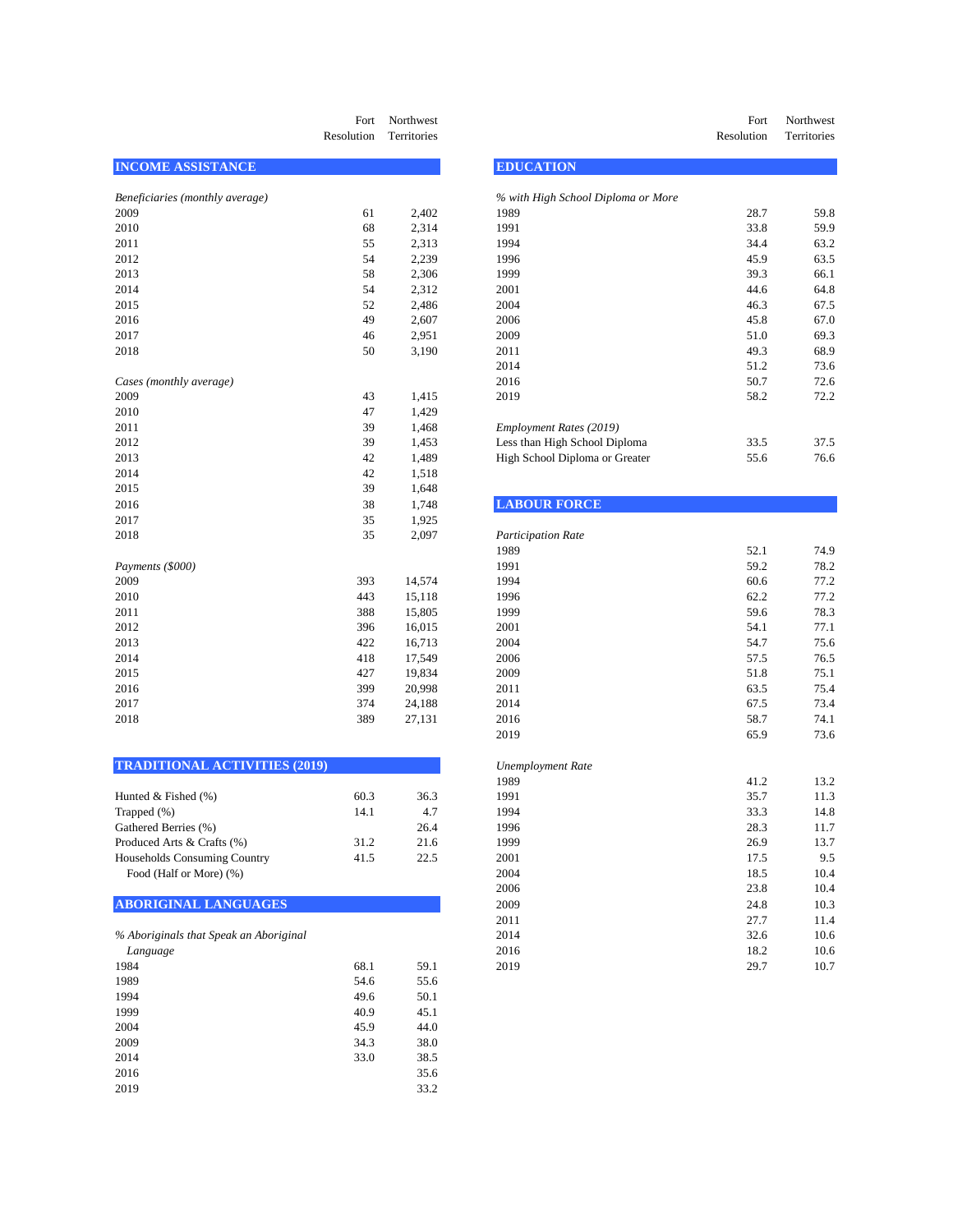|                                                                            | Fort         | Northwest   |                                        | Fort             | Northwest   |
|----------------------------------------------------------------------------|--------------|-------------|----------------------------------------|------------------|-------------|
|                                                                            | Resolution   | Territories |                                        | Resolution       | Territories |
| Employment Rate                                                            |              |             | <b>PERSONAL INCOME</b>                 |                  |             |
| 1989                                                                       | 30.6         | 65.0        |                                        |                  |             |
| 1991                                                                       | 36.6         | 69.3        | Total Income (\$000)                   |                  |             |
| 1994                                                                       | 40.4         | 65.7        | 2008                                   | 11,105           | 1,542,755   |
| 1996                                                                       | 44.6         | 68.2        | 2009                                   | 11,185           | 1,557,610   |
| 1999                                                                       | 43.6         | 67.5        | 2010                                   | 12,595           | 1,599,920   |
| 2001                                                                       | 43.2         | 69.8        | 2011                                   | 13,525           | 1,672,485   |
| 2004                                                                       | 44.6         | 67.8        | 2012                                   | 13,890           | 1,692,765   |
| 2006                                                                       | 43.8         | 68.6        | 2013                                   | 13,665           | 1,754,545   |
| 2009                                                                       | 39.0         | 67.3        | 2014                                   | 13,055           | 1,820,200   |
| 2011                                                                       | 45.9         | 66.8        | 2015                                   | 14,425           | 1,913,610   |
| 2014                                                                       | 45.5         | 65.6        | 2016                                   | 14,000           | 1,874,785   |
| 2016                                                                       | 49.3         | 66.2        | 2017                                   | 14,360           | 1,932,815   |
| 2019                                                                       | 46.4         | 65.7        |                                        |                  |             |
|                                                                            |              |             | Average Personal Income (\$)           |                  |             |
| Selected Employment Rates (2019)                                           |              |             | 2008                                   | 31,729           | 52,943      |
| Males                                                                      | 40.2         | 66.0        | 2009                                   | 31,957           | 52,998      |
| Females                                                                    | 53.1         | 65.4        | 2010                                   | 35,986           | 53,978      |
|                                                                            |              |             | 2011                                   | 37,569           | 56,030      |
| Indigenous                                                                 | 44.5         | 50.4        | 2012                                   | 36,553           | 56,861      |
| Non-Indigenous                                                             | 59.4         | 79.7        | 2013                                   | 36,932           | 58,329      |
|                                                                            |              |             | 2014                                   | 34,355           | 59,640      |
| 15-24                                                                      | 35.6         | 43.9        | 2015                                   | 36,987           | 61,909      |
| 25-49                                                                      | 62.0         | 77.8        | 2016                                   | 37,838           | 60,575      |
| 50-64                                                                      | 49.0         | 72.3        | 2017                                   | 38,811           | 62,049      |
| 65 & Over                                                                  | 13.2         | 27.7        |                                        |                  |             |
|                                                                            |              |             | Employment Income (\$000)              |                  |             |
| Labour Force Activity (2019)                                               |              |             | 2008                                   | 8,280            | 1,356,780   |
| Population 15 & Over                                                       | 433          | 35,046      | 2009                                   | 8,425            | 1,356,890   |
| Employed                                                                   | 201          | 23,034      | 2010                                   | 9,660            | 1,388,490   |
| Unemployed                                                                 | 85           | 2,750       | 2011                                   | 10,530           | 1,433,035   |
| Not in the Labour Force                                                    | 147          | 9,261       | 2012                                   | 10,425           | 1,455,120   |
|                                                                            |              |             | 2013                                   | 10,420           | 1,513,240   |
|                                                                            |              |             | 2014                                   | 9,785            | 1,565,205   |
| Potential Available Labour Supply (2019)<br><b>Available Labour Supply</b> | 133          | 5,545       | 2015                                   | 10,835           | 1,621,020   |
| % Do Rotational                                                            | 71.4         | 59.8        | 2016                                   | 10,455           | 1,586,175   |
| % Male                                                                     | 68.3         | 55.9        | 2017                                   | 10,580           | 1,615,620   |
| % Aboriginal                                                               | 93.3         | 81.5        |                                        |                  |             |
| % Less than High School Diploma                                            | 52.5         | 53.6        |                                        |                  |             |
|                                                                            |              |             | Average Employment Income (\$)<br>2008 | 31,846           | 52,650      |
|                                                                            |              |             | 2009                                   | 31,204           | 52,983      |
| Employment Profile (2019)<br>% Full-Time                                   |              |             | 2010                                   |                  |             |
| % Part-Time                                                                | 76.7<br>23.3 | 83.3        |                                        | 35,778<br>36,310 | 53,630      |
|                                                                            |              | 16.7        | 2011<br>2012                           |                  | 55,673      |
|                                                                            |              |             | 2013                                   | 34,750           | 56,930      |
| Annual Work Pattern (2019)<br>% Worked                                     | 69.5         | 77.4        | 2014                                   | 35,931<br>33,741 | 58,744      |
| % Worked More Than 26 Weeks                                                |              |             |                                        |                  | 60,154      |
|                                                                            | 66.6         | 74.9        | 2015                                   | 36,117           | 61,612      |

| Fort<br>Resolution | Northwest<br>Territories |                                | Fort<br>Resolution | Northwest<br>Territories |
|--------------------|--------------------------|--------------------------------|--------------------|--------------------------|
|                    |                          | <b>PERSONAL INCOME</b>         |                    |                          |
| 30.6               | 65.0                     |                                |                    |                          |
| 36.6               | 69.3                     | Total Income (\$000)           |                    |                          |
| 40.4               | 65.7                     | 2008                           | 11,105             | 1,542,755                |
| 44.6               | 68.2                     | 2009                           | 11,185             | 1,557,610                |
| 43.6               | 67.5                     | 2010                           | 12,595             | 1,599,920                |
| 43.2               | 69.8                     | 2011                           | 13,525             | 1,672,485                |
| 44.6               | 67.8                     | 2012                           | 13,890             | 1,692,765                |
| 43.8               | 68.6                     | 2013                           | 13,665             | 1,754,545                |
| 39.0               | 67.3                     | 2014                           | 13,055             | 1,820,200                |
| 45.9               | 66.8                     | 2015                           | 14,425             | 1,913,610                |
| 45.5               | 65.6                     | 2016                           | 14,000             | 1,874,785                |
| 49.3               | 66.2                     | 2017                           | 14,360             | 1,932,815                |
| 46.4               | 65.7                     |                                |                    |                          |
|                    |                          | Average Personal Income (\$)   |                    |                          |
|                    |                          | 2008                           | 31,729             | 52,943                   |
| 40.2               | 66.0                     | 2009                           | 31,957             | 52,998                   |
| 53.1               | 65.4                     | 2010                           | 35,986             | 53,978                   |
|                    |                          | 2011                           | 37,569             | 56,030                   |
| 44.5               | 50.4                     | 2012                           | 36,553             | 56,861                   |
| 59.4               | 79.7                     | 2013                           | 36,932             | 58,329                   |
|                    |                          | 2014                           | 34,355             | 59,640                   |
| 35.6               | 43.9                     | 2015                           | 36,987             | 61,909                   |
| 62.0               | 77.8                     | 2016                           | 37,838             | 60,575                   |
| 49.0               | 72.3                     | 2017                           | 38,811             | 62,049                   |
| 13.2               | 27.7                     |                                |                    |                          |
|                    |                          | Employment Income (\$000)      |                    |                          |
|                    |                          | 2008                           | 8,280              | 1,356,780                |
| 433                | 35,046                   | 2009                           | 8,425              | 1,356,890                |
| 201                | 23,034                   | 2010                           | 9,660              | 1,388,490                |
| 85                 | 2,750                    | 2011                           | 10,530             | 1,433,035                |
| 147                | 9,261                    | 2012                           | 10,425             | 1,455,120                |
|                    |                          | 2013                           | 10,420             | 1,513,240                |
|                    |                          | 2014                           | 9,785              | 1,565,205                |
| 133                | 5,545                    | 2015                           | 10,835             | 1,621,020                |
| 71.4               | 59.8                     | 2016                           | 10,455             | 1,586,175                |
| 68.3               | 55.9                     | 2017                           | 10,580             | 1,615,620                |
| 93.3               | 81.5                     |                                |                    |                          |
| 52.5               | 53.6                     | Average Employment Income (\$) |                    |                          |
|                    |                          | 2008                           | 31,846             | 52,650                   |
|                    |                          | 2009                           | 31,204             | 52,983                   |
| 76.7               | 83.3                     | 2010                           | 35,778             | 53,630                   |
| 23.3               | 16.7                     | 2011                           | 36,310             | 55,673                   |
|                    |                          | 2012                           | 34,750             | 56,930                   |
|                    |                          | 2013                           | 35,931             | 58,744                   |
| 69.5               | 77.4                     | 2014                           | 33,741             | 60,154                   |
| 66.6               | 74.9                     | 2015                           | 36,117             | 61,612                   |
|                    |                          | 2016                           | 36,052             | 61,290                   |
|                    |                          | 2017                           | 37,786             | 62,068                   |
|                    |                          |                                |                    |                          |